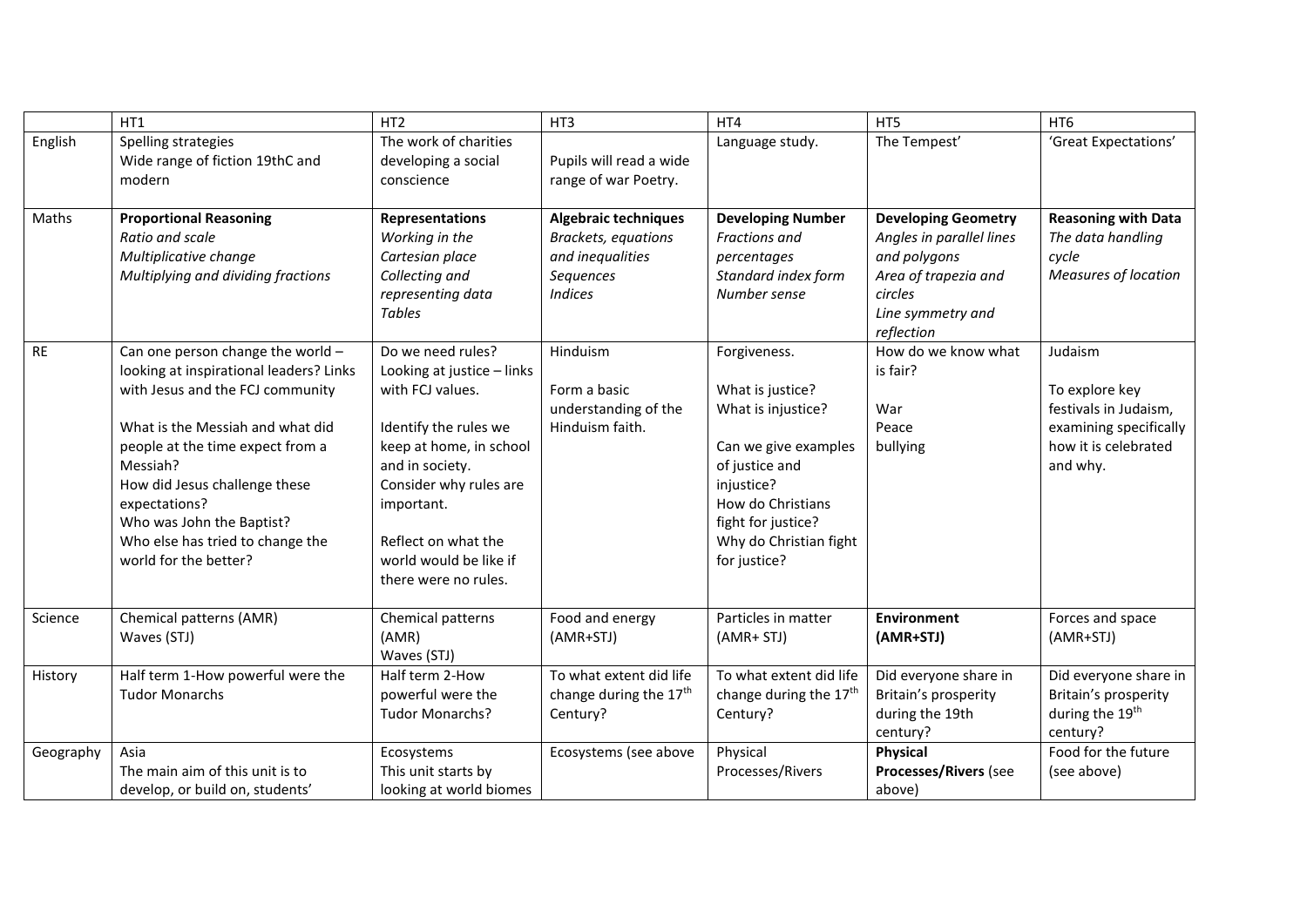|         | knowledge of the Asian continent, its<br>countries, its general physical features<br>and climate and some aspects of its<br>human geography.                                       | some of the main<br>factors that affect<br>biome distribution. It<br>then goes on to use the<br>ideas and terminology<br>to look at the main<br>features of the<br>equatorial climate.<br>Then they study the<br>characteristics and<br>value of tropical<br>rainforests. |                                                                                                                                         | This unit introduces<br>pupils to some of the<br>key ideas in the study<br>of geomorphology.<br>Teaching aims to draw<br>out the pupils' own<br>understanding of the<br>processes that are<br>operating to mould<br>the landscape. Then<br>pupils move on to<br>consider the types of<br>landforms produced<br>by fluvial (river)<br>processes. | <b>Food for the future</b><br>Several key concepts are<br>covered within this unit<br>of work; including how<br>we get our food and the<br>value of us<br>understanding the<br>processes involved |                                                                                                                                                                                                                             |
|---------|------------------------------------------------------------------------------------------------------------------------------------------------------------------------------------|---------------------------------------------------------------------------------------------------------------------------------------------------------------------------------------------------------------------------------------------------------------------------|-----------------------------------------------------------------------------------------------------------------------------------------|-------------------------------------------------------------------------------------------------------------------------------------------------------------------------------------------------------------------------------------------------------------------------------------------------------------------------------------------------|---------------------------------------------------------------------------------------------------------------------------------------------------------------------------------------------------|-----------------------------------------------------------------------------------------------------------------------------------------------------------------------------------------------------------------------------|
| French  | Family<br>*talking about animals<br>*Using Higher numbers<br>*describing your family<br>*using possessive adjectives<br>*describing where you live<br>*using nous form of er verbs | <b>Family Life</b><br>*talking about<br>mealtimes<br>*Using the partitive<br>article<br>*Listening, Reading and<br><b>Writing Skills</b>                                                                                                                                  | City/Town<br>*talking about places in<br>town<br>*using the verb "aller"<br>*using tu and vous<br>form of verb                          | City/Town<br>*inviting someone to<br>go out<br>*using modal verbs-<br>vouloir pouvoir<br>*ordering drinks and<br>snacks<br>*using near future<br>tense for plans                                                                                                                                                                                | <b>Cultural studies and</b><br>metacognitive skills<br>*talking about animals<br>* Write a poem<br>*Describe a painting<br>* Francophonie world<br>*Fete de la Musique                            | <b>Cultural studies and</b><br>metacognitive skills<br>*Recycling Yr 7 and<br>Yr 8 Language<br>*Dictionary skills with<br>big push on using<br>word reference.com<br>and dictionaries.<br>*French film study<br>*14 juillet |
| Spanish | Talking about their holidays<br>Past tense                                                                                                                                         | Talking about their<br>interest re: media and<br>technologies: music,<br>apps, TV etc<br>Combining 2 tenses                                                                                                                                                               | Talking about what<br>they eat for the<br>different meals, and<br>ordering at a<br>restaurant<br>Combining 2 tenses<br>Role play skills | Talking about their<br>daily routine,<br>arranging to go out<br>and making excuses.<br>Conditional tense                                                                                                                                                                                                                                        | Talking about their<br>house. Talking about<br>summer camps.<br>Using comparatives and<br>superlatives                                                                                            | Summer project -<br>Film: Tadeo Jones -<br>booklet and<br>resources on the film<br>- researching and<br>making a project<br>about Perú & Machu<br>Picchu.<br>Learning about Latin-<br><b>American countries</b>             |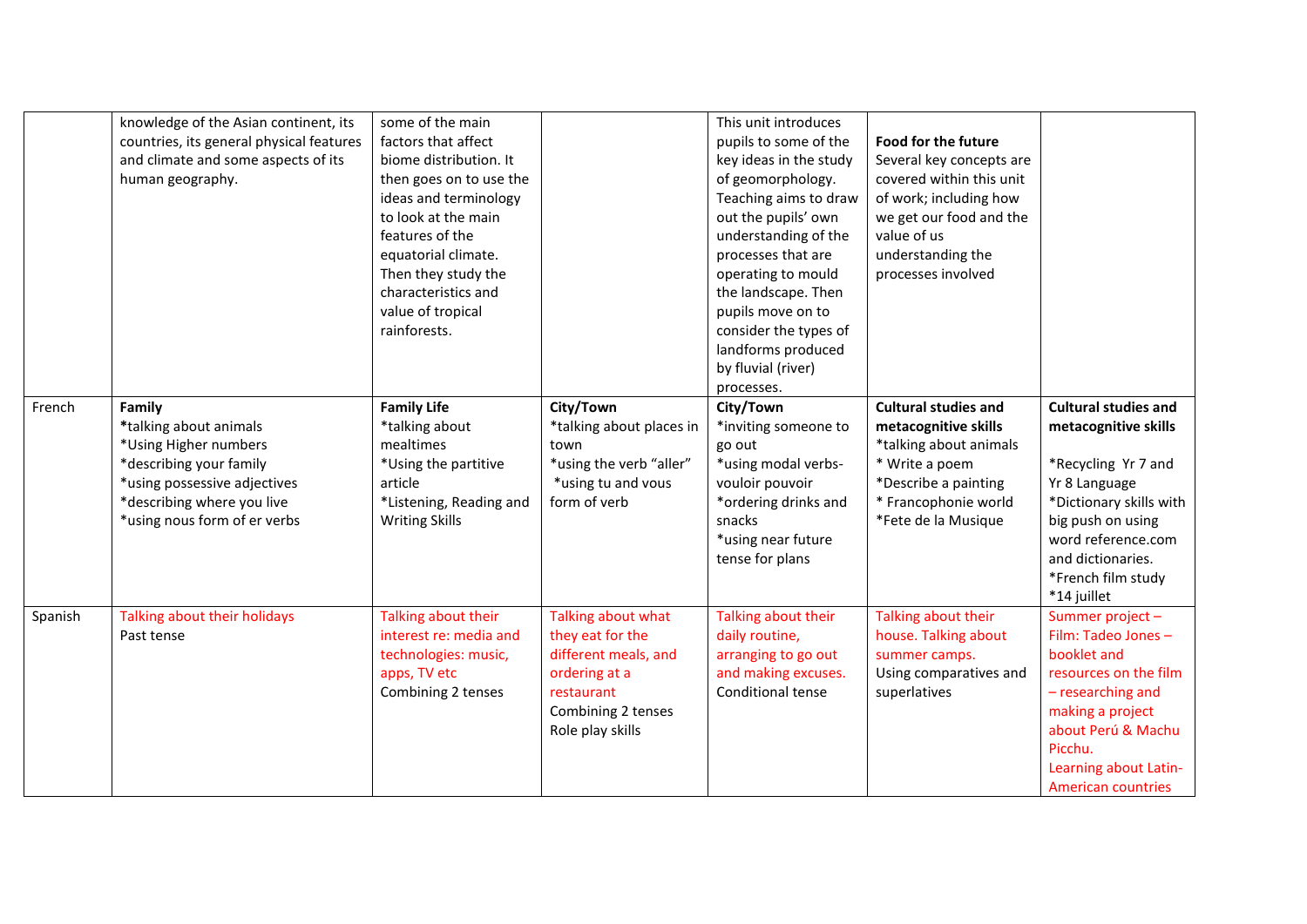| PE    | Year 8 - 1 x 6 week block of taught                                                                                                                                                                                                                                                                                                        |                                                                                                                                                                             |                                                                                                        |                                                                                                                                              |                                                                                                                             | (links with Geography)<br>as they cover the<br>rainforest in Year 8)<br>Research &<br>presentation skills |
|-------|--------------------------------------------------------------------------------------------------------------------------------------------------------------------------------------------------------------------------------------------------------------------------------------------------------------------------------------------|-----------------------------------------------------------------------------------------------------------------------------------------------------------------------------|--------------------------------------------------------------------------------------------------------|----------------------------------------------------------------------------------------------------------------------------------------------|-----------------------------------------------------------------------------------------------------------------------------|-----------------------------------------------------------------------------------------------------------|
|       | activity<br><b>Invasion Games-</b><br>Netball, Handball and Football<br><b>Net/wall Games</b><br>Volleyball, Tennis, Badminton<br>Individual/Performance<br>Dance, Gymnastics, Athletics<br><b>Health Related Exercise</b><br>Fitness<br><b>Outdoor and adventurous Activities</b><br>Urban Adventure<br><b>Striking/Field</b><br>Rounders |                                                                                                                                                                             |                                                                                                        |                                                                                                                                              |                                                                                                                             |                                                                                                           |
| Music | <b>Ground Bass Variations</b><br>Singing<br>$\bullet$<br>Listening to Ground Bass<br>$\bullet$<br>Learning different parts in<br>the song "All Together Now"                                                                                                                                                                               | Analysis of<br>$\bullet$<br>Pachelbels's Canon<br>Singing<br>$\bullet$<br>Learning how<br>$\bullet$<br>to play Pachelbel's<br>Canon using<br>instruments in small<br>groups | Learning<br>$\bullet$<br>about Chords<br>Playing chord<br>$\bullet$<br>sequences<br>Singing            | How to<br>$\bullet$<br>compose melodies<br>based on a ground<br>bass                                                                         | School Band<br>$\bullet$<br>Singing<br>Learning how<br>$\bullet$<br>to play chords<br>Rock band<br>$\bullet$<br>instruments | Song writing<br>$\bullet$<br>Singing<br>$\bullet$<br>Writing<br>$\bullet$<br><b>lyrics</b>                |
| DT    | Recap Eatwell Guide and introduce<br>basic nutrition<br>Introduce task - Healthy Eating<br>Magazine and associated healthy<br>practicals<br>Eat less fat                                                                                                                                                                                   | Eat more fibre<br>Eat less salt<br>Problem page - Give<br>advice to deal with<br>health issues as a result<br>of an unhealthy lifestyle                                     | Health and Safety<br>Demo Tools and<br>Equipment<br>Research task<br>Designing and<br>Developing ideas | <b>Modelling and Testing</b><br>Ideas (creating finger<br>joints using MDF)<br>Marking out and<br>cutting finger joints<br>using Coping saw, | <b>Digital Footprints</b><br>(Strand 3)<br>Spreadsheets/Databases<br>(Strand 2)                                             |                                                                                                           |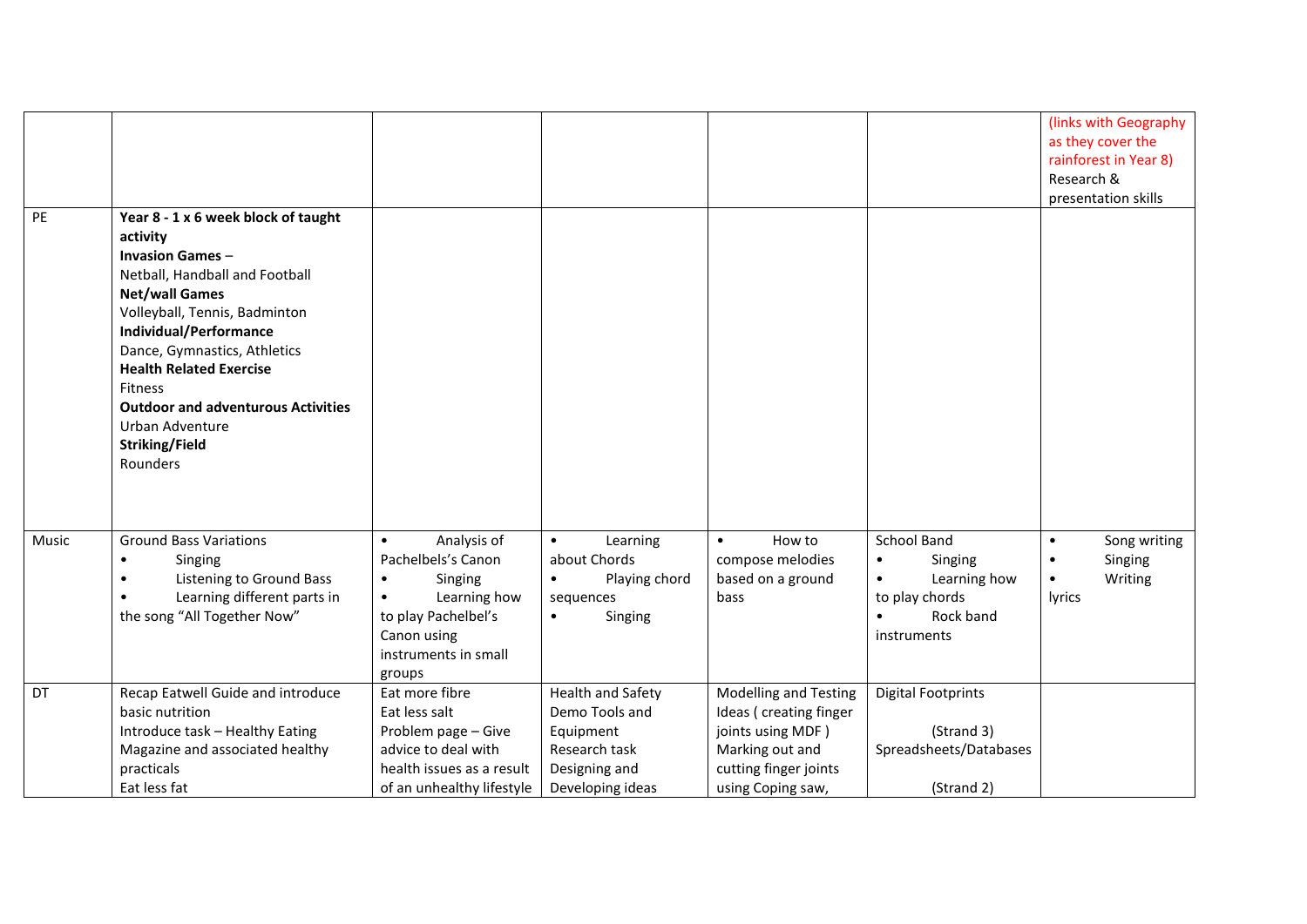|                    | Eat less sugar<br>Practical work - development of skills;<br>cooking meat and vegetables, draining<br>of fat, recap of rubbing in method,<br>preparation of fruit, cooking pasta,<br>cake decorating and finish<br>Evaluating/star profiles<br>$\bullet$<br>Basic recipe adaptation                                                                                                                                                                                                                                                                                                                                     | Practical work -<br>development of skills;<br>cooking meat and<br>vegetables, draining of<br>fat, recap of rubbing in<br>method, preparation of<br>fruit, cooking pasta,<br>cake decorating and<br>finish<br>Evaluating/star profiles<br>Basic recipe adaptation | including drawing in 3D<br>and Isometric drawing<br>with annotation                                                                                                                                                      | Tenon saw and<br>Hegner saw<br>Finishing skills using<br>PVA glue and wood<br>filler, hand file, Glass<br>paper and Sanding<br>machine<br>Photographing and<br>Evaluating                                                                                                                                                                                        | Scratch<br>(Strand 1)<br>IT Project (Match it) or<br>(Strand 2)<br>Web design<br>(Strand 2)                                                                                                                                                                                                                                  |                                                                                                                                                                                                                                                                                                                                                                             |
|--------------------|-------------------------------------------------------------------------------------------------------------------------------------------------------------------------------------------------------------------------------------------------------------------------------------------------------------------------------------------------------------------------------------------------------------------------------------------------------------------------------------------------------------------------------------------------------------------------------------------------------------------------|------------------------------------------------------------------------------------------------------------------------------------------------------------------------------------------------------------------------------------------------------------------|--------------------------------------------------------------------------------------------------------------------------------------------------------------------------------------------------------------------------|------------------------------------------------------------------------------------------------------------------------------------------------------------------------------------------------------------------------------------------------------------------------------------------------------------------------------------------------------------------|------------------------------------------------------------------------------------------------------------------------------------------------------------------------------------------------------------------------------------------------------------------------------------------------------------------------------|-----------------------------------------------------------------------------------------------------------------------------------------------------------------------------------------------------------------------------------------------------------------------------------------------------------------------------------------------------------------------------|
| Art                | Titled Towers - research - given a design brief.<br>$\bullet$<br>Presenting and researching ideas suitable for purpose<br>and function.<br>Looking at different drawing styles. Savant artist<br>drawing from memory, drawing in collage - Peter Blake,<br>timed drawings.<br>Tonal and observational drawing demonstrating varied<br>$\bullet$<br>tine, form and patterns/textures.<br>Selection and recording of own ideas.<br>$\bullet$<br>Design own building considering function and relevant<br>to design brief. Matching materials to portray ideas<br>visually. Annotate the work using specialist vocabulary. |                                                                                                                                                                                                                                                                  | $\bullet$<br>$\bullet$<br>and paints, oil pastels. Using<br>unusual viewpoints.<br>Timed practical pieces.<br>$\bullet$<br>Abstraction of scale and colour<br>(Michael Craig Martin).<br>with critical reference link/s. | Objects and Viewpoints - Make a<br>sculpture using 'Found' materials.<br>Environmental issues - rubbish = Art.<br>(Armand Fernandez and Jeanne Christo)<br>Record sculpture made from unusual<br>viewpoints using different drawing<br>media such as pencils, coloured pencils<br>viewfinders and enlarging images from<br>Final piece of work to show own ideas | $\bullet$<br>Own sculptures using only natural<br>objects/forms.<br>$\bullet$<br>refelecting critically.<br>$\bullet$<br>drawing and mixed media work.<br>$\bullet$<br>and modern interpretations.<br>Matching ideas and collage/mixed<br>$\bullet$<br>style of Goldsworthy.<br>$\bullet$<br>with critical reference link/s. | Goldsworthy - Environmental Art -<br>Photograph and annotate the work -<br>Consolidation of painting, tone, collage,<br>Looking at artists/movements who<br>record natural forms - Arts and crafts<br>media work to different tactile qualities.<br>Create a mixed media textured final<br>piece drawing from sculpture created in<br>Final piece of work to show own ideas |
| Performing<br>Arts | Multi Role-Play<br>Basic Brechtian techniques<br>Gestus<br>$\bullet$<br>Direct address<br>(sustain convincing characters with<br>some confidence)                                                                                                                                                                                                                                                                                                                                                                                                                                                                       | Stimulus<br>Introduction to<br>devising skills<br>Techniques: Role play,<br>cross cutting, essence<br>machine, marking the<br>moment, still image,                                                                                                               | Characterisation<br><b>Basic</b><br>$\bullet$<br>Stanislavskian<br><b>Skills</b><br>Magic if, Given<br>circumstances,                                                                                                    | <b>Silent Movies</b><br>Movement<br>Mime and<br>Gesture<br>(use more<br>than one<br>physical and                                                                                                                                                                                                                                                                 | Gang Culture<br><b>Awareness of</b><br>the importance<br>of Historical,<br>Social and<br>Political                                                                                                                                                                                                                           | On the streets<br>Introduction<br>to scripted<br>work and<br><b>Awareness</b><br>of the<br>importance                                                                                                                                                                                                                                                                       |